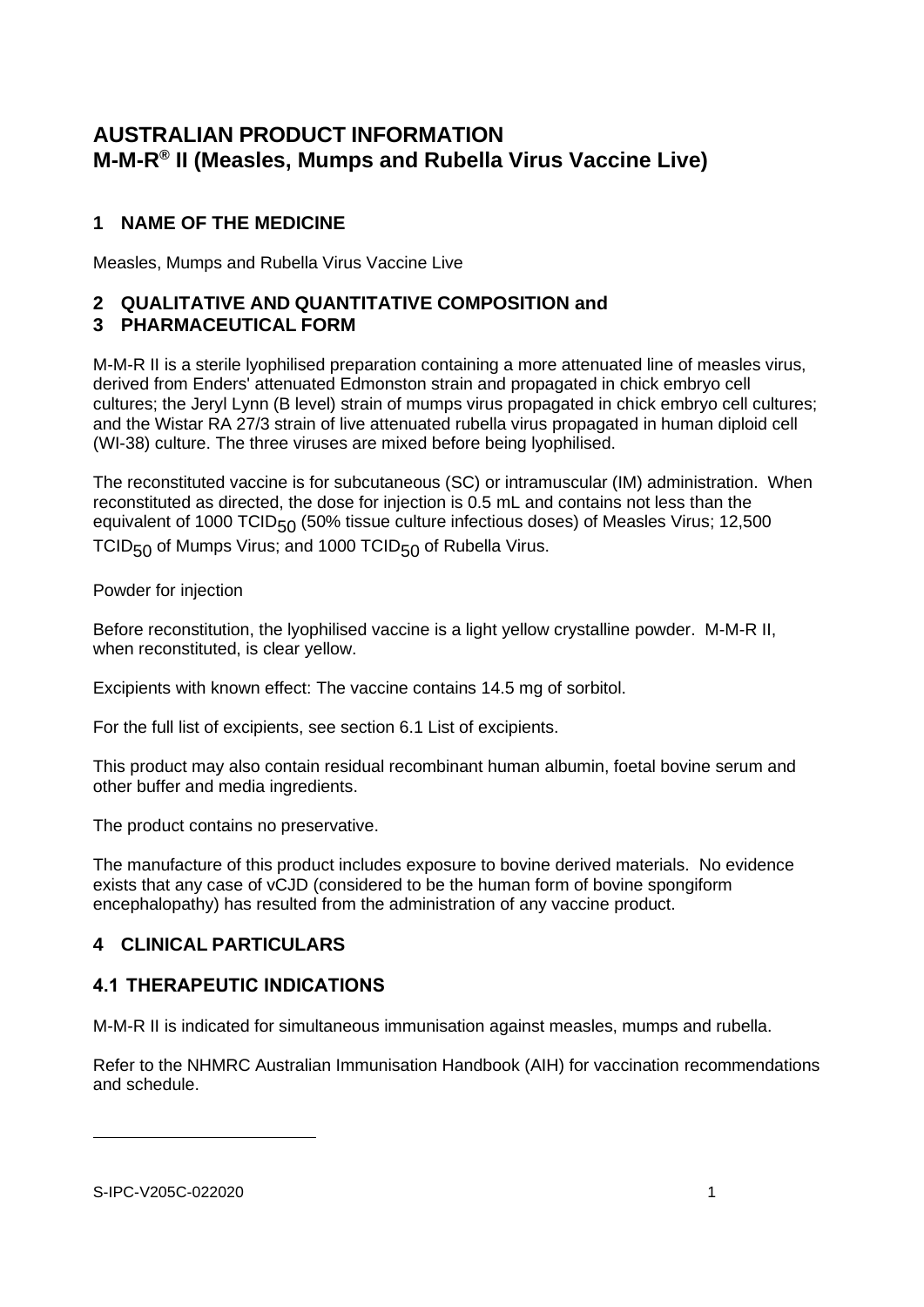There is some evidence to suggest that infants immunised against measles at less than 12 months of age, or who are born to mothers who had wild-type measles and who are vaccinated at less than one year of age may not develop sustained antibody levels when later revaccinated. The advantage of early protection must be weighed against the chance for failure to respond adequately on reimmunisation.

Infants who are less than 12 months of age may fail to respond to one or more components of the vaccine due to presence in the circulation of residual antibodies of maternal origin, the younger the infant, the lower the likelihood of seroconversion. In geographically isolated or other relatively inaccessible populations for whom immunisation programmes are logistically difficult, and in population groups in which wild-type measles infections may occur in a significant proportion of infants before 15 months of age, it may be desirable to give the vaccine to infants at an earlier age. Infants vaccinated under these conditions at less than 12 months of age should be revaccinated after reaching 12 to 15 months of age.

Previously unvaccinated children older than 12 months who are in contact with susceptible pregnant women should receive live attenuated rubella vaccine to reduce the risk of exposure of the pregnant woman.

### Non-Pregnant Adolescent and Adult Females:

Immunisation of susceptible non-pregnant adolescent and adult females of childbearing age with live attenuated rubella virus vaccine is indicated if certain precautions are observed (See 4.4 Special Warnings and Precautions for Use and 4.6 Fertility, Pregnancy and Lactation). Vaccinating susceptible postpubertal females confers individual protection against subsequently acquiring rubella infection during pregnancy, which in turn prevents infection of the foetus and consequent congenital rubella injury. Congenital malformations do occur in up to seven percent of all live births, and their chance appearance after vaccination should be borne in mind.

Women of childbearing age should be advised not to become pregnant for one month after vaccination against rubella (which is included in M-M-R II) and should be informed of the reasons for this precaution (See 4.6 Fertility, Pregnancy and Lactation, Use in Pregnancy).

The Australian Immunisation Handbook recommends that effort should be made to identify and immunise non-pregnant seronegative women of child-bearing age.

Women of childbearing age who are potential candidates for vaccination can have serologic tests to determine susceptibility to rubella. However, rubella vaccination of a woman who is not known to be pregnant and has no history of vaccination is justifiable without serologic testing. Please refer to AIH for recommendations for further information regarding serological testing for immunity to rubella.

Postpubertal females should be informed of the frequent occurrence of generally self-limited arthralgia and/or arthritis beginning 2 to 4 weeks after vaccination against rubella (see 4.8 Adverse Effects (Undesirable Effects)).

### Post- Partum Women

It has been found convenient in many instances to vaccinate rubella-susceptible women in the immediate postpartum period using an appropriate rubella-containing vaccine. (See 4.6 Fertility, Pregnancy and Lactation, *Use in Lactation*).

### **Revaccination**

Children vaccinated when younger than 12 months of age should be revaccinated at 12 to15 months of age. Persons who were vaccinated originally when 12 months of age or older should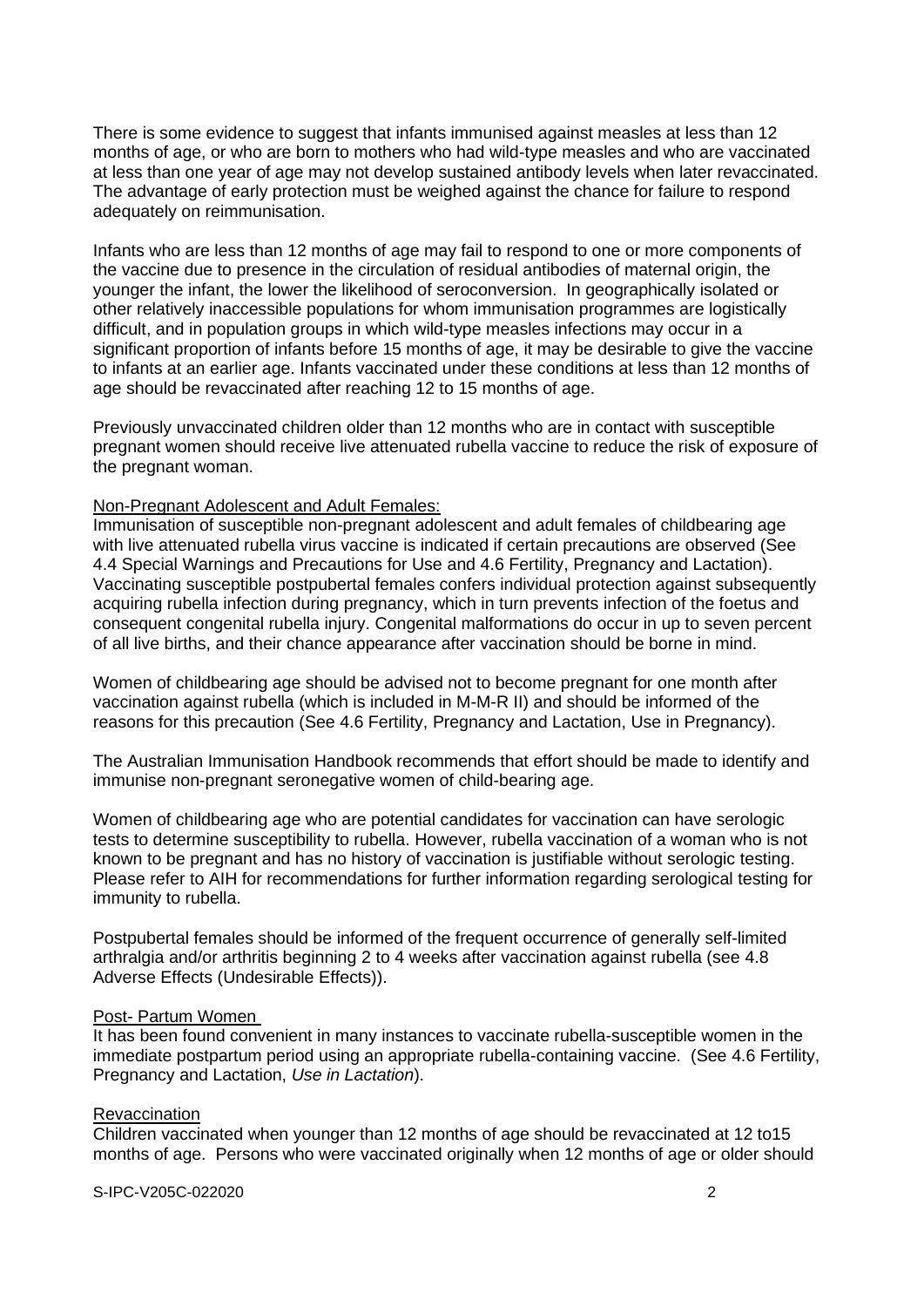be revaccinated with a MMR-containing vaccine, as per the recommended vaccination schedule. Revaccination is intended to seroconvert those who did not respond to the first dose. However, data on long term persistence of antibodies are limited and continued surveillance will be required to allow firm recommendations to be made on revaccination. However, persons should be revaccinated if there is evidence to suggest that initial immunisation was ineffective.

# **4.2 DOSE AND METHOD OF ADMINISTRATION**

## FOR SUBCUTANEOUS OR INTRAMUSCULAR ADMINISTRATION - **Do Not Inject Intravascularly**

The preferred injection sites are the anterolateral area of the thigh in younger children and the deltoid area in older children, adolescents, and adults.

The vaccine should be administered subcutaneously in patients with thrombocytopenia or any coagulation disorder.

Refer to the Australian NHMRC Immunisation Handbook for vaccination recommendations and schedule. This handbook is available online at [http://www.immunise.health.gov.au](http://www.immunise.health.gov.au/)

Do not give immune globulin (IG) concurrently with M-M-R II. (See 4.5 *Interactions with other medicines and other forms of Interactions*)

The dosage of vaccine is the same for all persons. Inject the total volume of the single dose vial (about 0.5mL) subcutaneously, preferably into the outer aspect of the upper arm.

CAUTION: A sterile syringe free of preservatives, antiseptics, and detergents should be used for each injection and/or reconstitution of the vaccine because these substances may inactivate the live virus vaccine. A 25 gauge, 16mm needle is recommended.

To reconstitute, use only the diluent supplied, since it is free of preservatives or other antiviral substances which might inactivate the vaccine.

Parenteral drug products should be inspected visually for particulate matter and discolouration prior to administration whenever solution and container permit.

### *Single Dose Vial*

Product is for single use in one patient only. Discard any residue.

The product may be reconstituted using diluent supplied in a vial or pre-filled syringe. If using diluent from a vial, first withdraw the entire volume of diluent into the syringe to be used for reconstitution.

Inject all the diluent in the syringe into the vial of lyophilised vaccine, and agitate to mix thoroughly. Withdraw the entire contents into a syringe and inject the total volume of reconstituted vaccine subcutaneously.

It is important to use a separate sterile syringe and needle for each individual patient to prevent transmission of infectious agents from one person to another.

Each dose contains not less than the equivalent of 1000 TCID $_{50}$  of Measles Virus, 12,500 TCID $_{50}$  of Mumps Virus and 1000 TCID $_{50}$  of Rubella Virus. Each dose contains approximately 25μg neomycin, an antibiotic.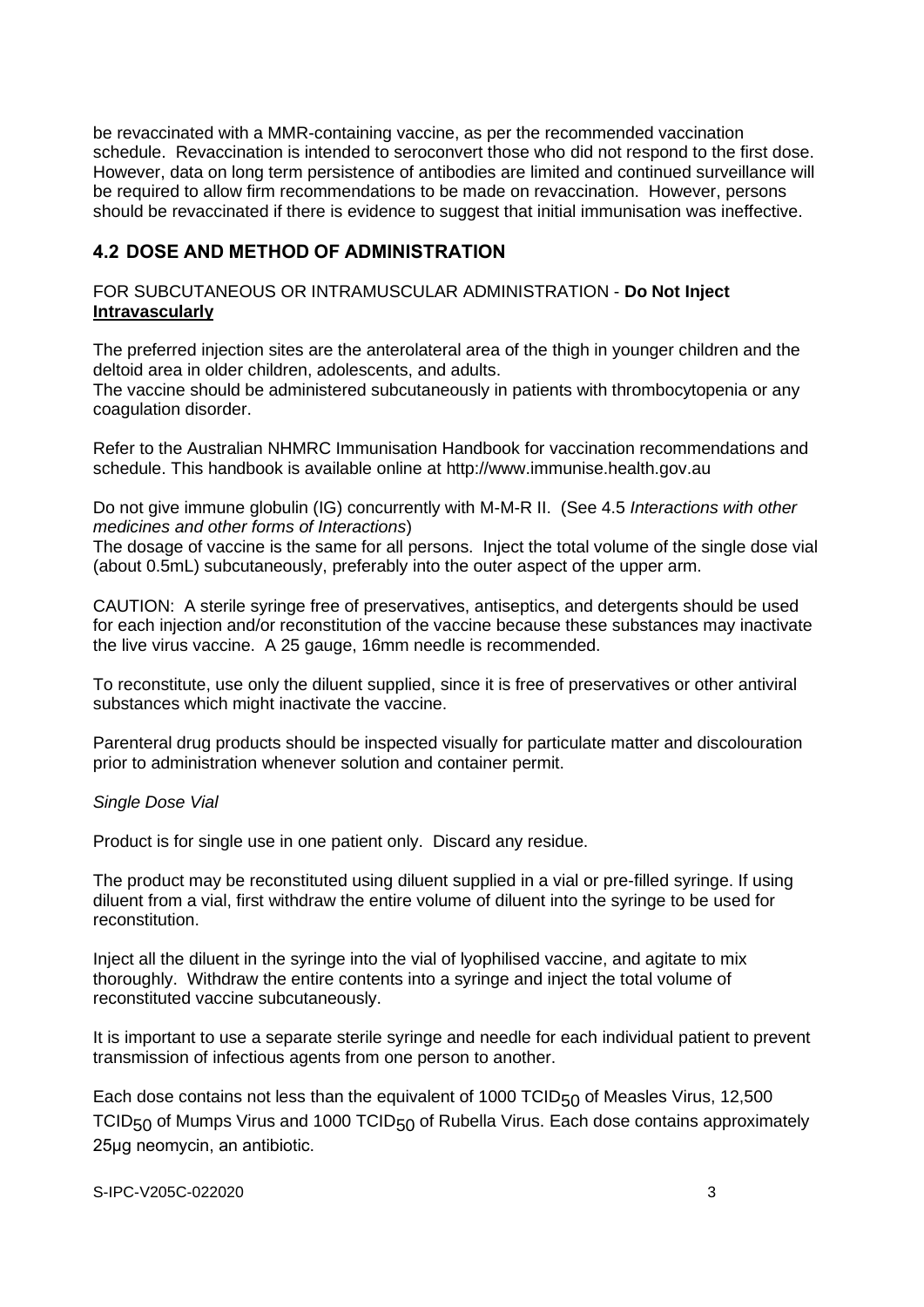# **4.3 CONTRAINDICATIONS**

• Hypersensitivity to any component of the vaccine, including gelatin.

• Do not give M-M-R II to pregnant females; the possible effects of the vaccine on foetal development are unknown at this time. If vaccination of post pubertal females is undertaken for protection against rubella, pregnancy should be avoided for one month following vaccination. (See 4.6 Fertility, Pregnancy and Lactation, *Use in Pregnancy*)

• Anaphylactic or anaphylactoid reaction to neomycin (each dose of reconstituted vaccine contains approximately 25ug of neomycin). A history of contact dermatitis to neomycin is not a contraindication; however, the possibility of a flare-up of skin lesions should be borne in mind.

• History of anaphylactic or anaphylactoid reaction to eggs (see 4.4 Special Warnings and Precautions for Use, *Hypersensitivity to Eggs*)

- Any febrile respiratory illness or other active febrile infection
- Active untreated tuberculosis

• Patients receiving immunosuppressive therapy. This contraindication does not apply to patients who are receiving corticosteroids as replacement therapy, eg for Addison's disease

• Individuals with blood dyscrasias, leukaemia, lymphomas of any type, or other malignant neoplasms affecting the bone marrow or lymphatic systems

• Primary and acquired immunodeficiency states, including patients who are immunosuppressed in association with AIDS or other clinical manifestations of infection with human immunodeficiency viruses; cellular immune deficiencies; and hypogammaglobulinaemic and dysgammaglobulinaemic states.

Measles inclusion body encephalitis (MIBE), pneumonitis and death as a direct consequence of disseminated measles vaccine virus infection have been reported in severely immunocompromised individuals inadvertently vaccinated with measles-containing vaccine.

• Individuals with a family history of congenital or hereditary immunodeficiency, until the immune competence of the potential vaccine recipient is demonstrated.

# **4.4 SPECIAL WARNINGS AND PRECAUTIONS FOR USE**

Adequate treatment provisions including adrenaline (epinephrine), should be available for immediate use should an anaphylactic or anaphylactoid reaction occur.

Patients should be observed for a sufficient period (at least 20 minutes) for the occurrence of early onset reactions seen with measles vaccine (see 4.8 Adverse Effects (Undesirable Effects)).

Due caution should be employed in administration of M-M-R II to persons with individual or family histories of convulsions, cerebral injury or any other condition in which stress due to fever should be avoided. The physician should be alert to the temperature elevation which may occur following vaccination (see 4.8 Adverse Effects (Undesirable Effects)).

S-IPC-V205C-022020 4 Vaccination should be deferred for at least 3 months following blood or plasma transfusions, or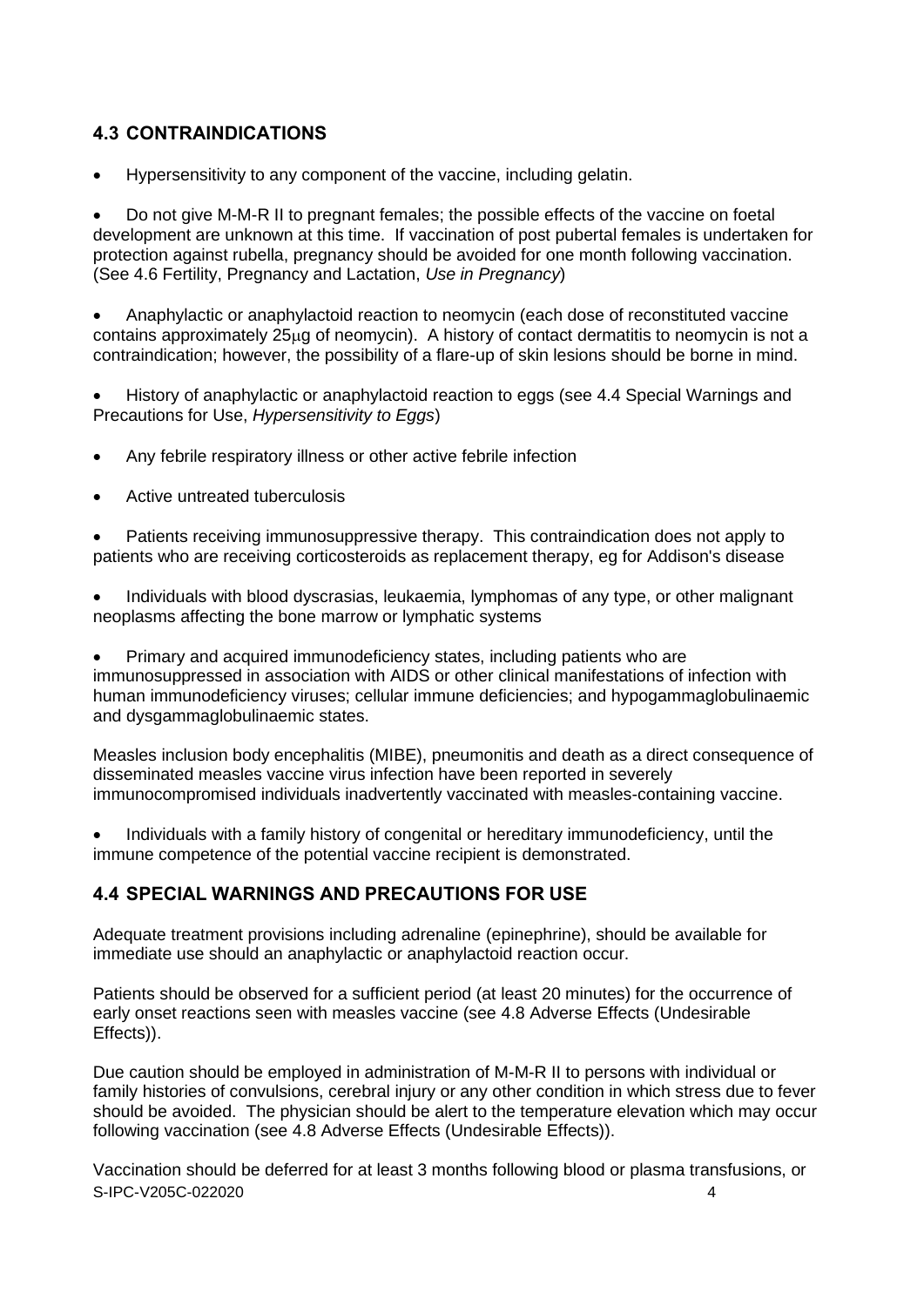administration of human immune serum globulin.

Excretion of small amounts of the live attenuated rubella virus from the nose or throat has occurred in the majority of susceptible individuals 7-28 days after vaccination. There is no confirmed evidence to indicate that such virus is transmitted to susceptible persons who are in contact with the vaccinated individuals. Consequently, transmission through close personal contact, while accepted as a theoretical possibility, is not regarded as a significant risk. However, transmission of the rubella vaccine virus to infants via breast milk has been documented (see 4.6 Fertility, Pregnancy and Lactation, *Use in Lactation*).

There are no reports of transmission of live attenuated measles or mumps viruses from vaccinees to susceptible contacts.

It has been reported that live attenuated measles, mumps and rubella virus vaccines given individually may result in a temporary depression of tuberculin skin sensitivity. Therefore, if a tuberculin test is to be done, it should be administered either any time before, simultaneously with, or at least 4 to 6 weeks after M-M-R II.

As for any vaccine, vaccination with M-M-R II may not result in seroconversion in 100% of susceptible persons given the vaccine.

#### *Hypersensitivity to Eggs*

Live measles vaccine and live mumps vaccine are produced in chick embryo cell culture. Persons with a history of anaphylactic or anaphylactoid or other immediate reactions (eg hives, swelling of the mouth and throat, difficulty in breathing, hypotension or shock) subsequent to egg ingestion may be at an enhanced risk of immediate-type hypersensitivity reactions after receiving vaccines containing traces of chick embryo antigen and should not be vaccinated with MMR II.

The potential risk to benefit ratio should be carefully evaluated before considering vaccination in such cases. Such individuals may be vaccinated with extreme caution, having adequate treatment on hand should a reaction occur.

#### *Thrombocytopenia and Coagulation disorders*

This vaccine should be given subcutaneously to individuals with thrombocytopenia or any coagulation disorder because bleeding may occur following an intramuscular administration in these individuals. Individuals with current thrombocytopenia may develop more severe thrombocytopenia following vaccination. In addition, individuals who experienced thrombocytopenia with the first dose of M-M-R II (or its component vaccines) may develop thrombocytopenia with repeat doses. Serologic status may be evaluated to determine whether or not additional doses of vaccine are needed. The potential risk to benefit ratio should be carefully evaluated before considering vaccination in such cases (see 4.8 Adverse Effects (Undesirable Effects)).

### **Use in the elderly**

No data available.

## **Paediatric use**

Safety and effectiveness of measles vaccine in infants below the age of 6 months have not been established. Safety and effectiveness of mumps and rubella vaccine in infants less than 12 months of age have not been established.

### **Other**

Children and young adults who are known to be infected with human immunodeficiency viruses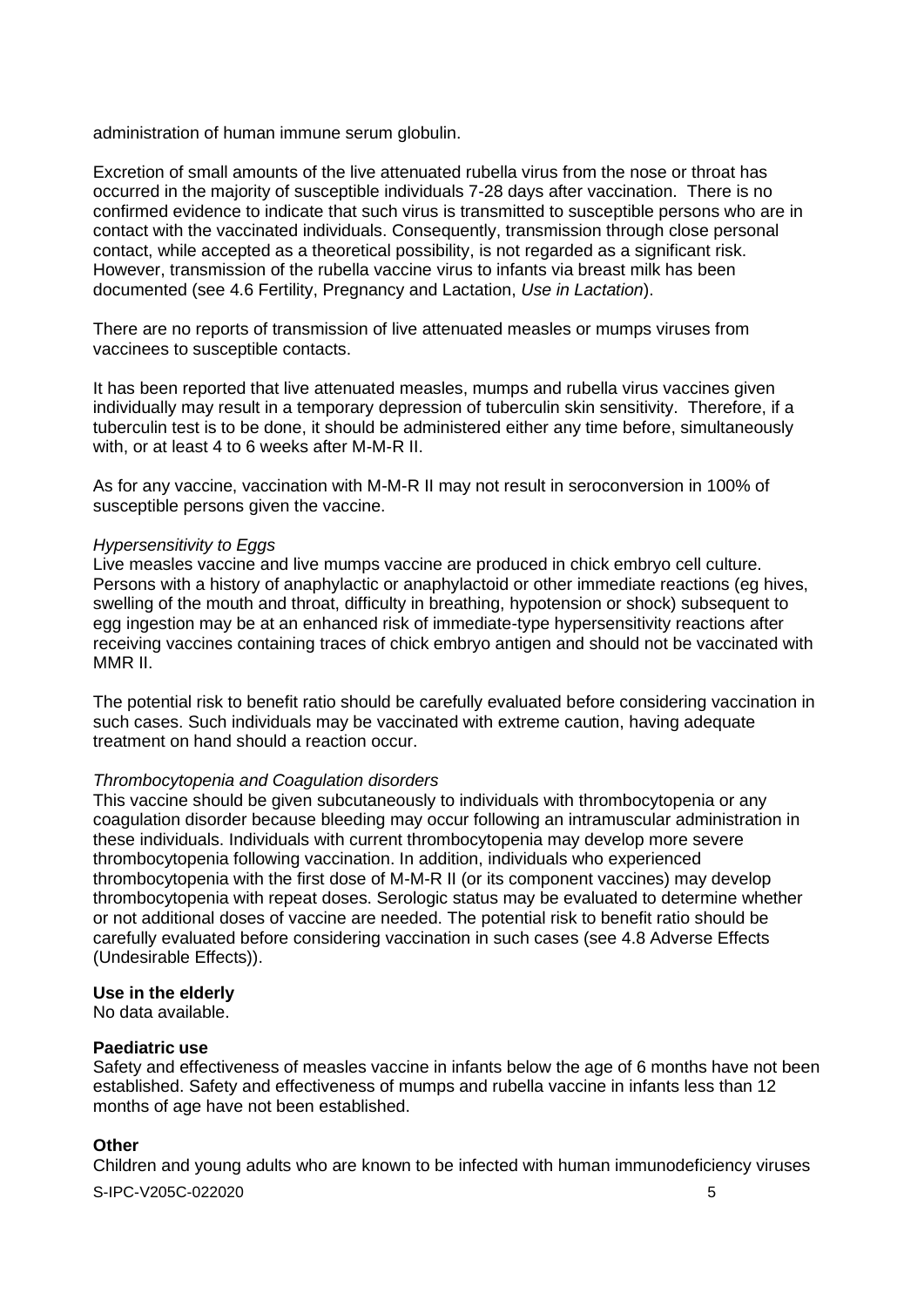and are not immunosuppressed may be vaccinated. However, the vaccinees who are infected with HIV should be monitored closely for vaccine-preventable diseases because immunisation may be less effective than for uninfected persons (see 4.3 Contraindications).

Children under treatment for tuberculosis have not experienced exacerbation of the diseases when immunised with live measles virus vaccine; no studies have been reported to date of the effect of measles virus vaccines on untreated tuberculosis children.

#### **Effects on laboratory tests**

Please refer to SPECIAL WARNINGS AND PRECAUTIONS FOR USE for further information.

## **4.5 INTERACTIONS WITH OTHER MEDICINES AND OTHER FORMS OF INTERACTIONS**

Administration of immune globulins concurrently with M-M-R II may interfere with the expected immune response. Vaccination should be deferred for 3 months or longer following administration of immune globulin (human) and blood or plasma transfusions.

### **Use With Other Vaccines**

M-M-R II should not be given less than one month before or after administration of other live viral vaccines.

Routine administration of DTP (diphtheria, tetanus, pertussis) and/or OPV (oral poliovirus vaccine) concomitantly with measles, mumps and rubella vaccines is not recommended because there are insufficient data relating to the simultaneous administration of these antigens. However, in some circumstances, particularly when the patient may not return, some practitioners prefer to administer all these antigens on a single day. If done, separate sites and syringes should be used for DTP and M-M-R II.

## **4.6 FERTILITY, PREGNANCY AND LACTATION**

### **Effects on fertility**

No data available

## **Use in pregnancy (Category B2)**

Currently available live virus vaccines have not caused teratogenic effects in humans. Caution needs to be exercised as live virus vaccines have been shown to cross the placenta and infect the foetus. Some live virus vaccines have caused birth defects in animals.

It is not known whether M-M-R II can cause foetal harm when administered to a pregnant woman or can affect reproduction capacity. Therefore, the vaccine should not be administered to pregnant females; furthermore pregnancy should be avoided for one month following vaccination (see 4.3 Contraindications).

Women of child bearing age should be tested for rubella antibodies prior to pregnancy. All seronegative women, provided they are not pregnant, should be offered rubella vaccine.

In an 18-year survey involving over 1200 pregnant women who received rubella vaccine within 3 months before or after conception (of whom 683 received the Wistar RA 27/3 strain), none of the newborns had abnormalities compatible with congenital rubella syndrome. Additional data from post-marketing reports and published observational studies have not identified abnormalities compatible with congenital rubella syndrome in patients who received M-M-R II. Mumps infection during the first trimester of pregnancy may increase the rate of spontaneous abortion. Although mumps vaccine virus has been shown to infect the placenta and foetus, there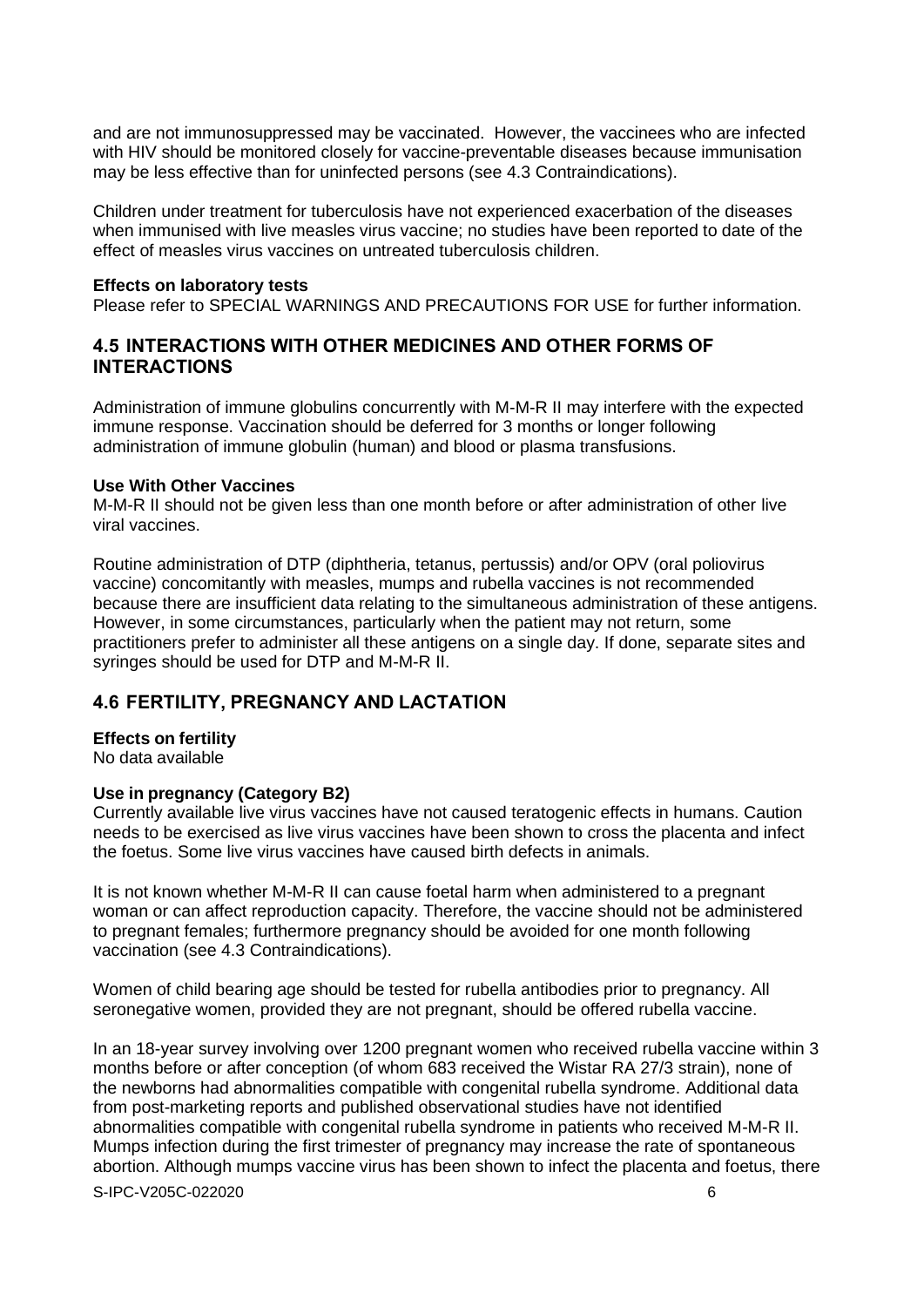is no evidence that it causes congenital malformations in humans. Reports have indicated that contracting of wild-type measles during pregnancy enhances foetal risk. Increased rates of spontaneous abortion, stillbirth, congenital defects and prematurity have been observed subsequent to infection with wild-type measles during pregnancy. There are no adequate studies of the attenuated (vaccine) strain of measles virus in pregnancy. However, it would be prudent to assume that the vaccine strain of virus is also capable of inducing adverse foetal effects. Based on this experience, rubella vaccination during pregnancy need not be the reason to recommend interruption of pregnancy. The final decision must be made by the patient and her physician.

## **Use in lactation**

It is not known whether measles or mumps vaccine virus is secreted in human milk. Recent studies have shown that lactating postpartum women immunised with live attenuated rubella vaccine may secrete the virus in breast milk and transmit it to breast-fed infants.

In the infants with serological evidence of rubella infection, none exhibited severe disease; however, one exhibited mild clinical illness typical of acquired rubella. Caution should be exercised when M-M-R II is administered to a nursing woman (See 4.1 Therapeutic Indications, *Post-Partum Women*).

# **4.7 EFFECTS ON ABILITY TO DRIVE AND USE MACHINES**

The effects of this medicine on a person's ability to drive and use machines were not assessed as part of its registration.

# **4.8 ADVERSE EFFECTS (UNDESIRABLE EFFECTS)**

The adverse reactions associated with the use of M-M-R II are those which have been reported following administration of the combination vaccines.

### **COMMON**

Burning and/or stinging of short duration at the injection site.

## **OCCASIONAL**

Body as a whole

Fever (38.3°C or higher)

**Skin** 

Rash, or measles-like rash, usually minimal but may be generalised Generally, fever, rash, or both appear between the  $5<sup>th</sup>$  and the 12<sup>th</sup> day.

## RARE

Body as a whole

Mild local reactions such as erythema, induration and tenderness; sore throat, malaise, atypical measles, syncope, irritability

### **Cardiovascular**

**Vasculitis** 

### **Digestive**

Parotitis, nausea, vomiting, diarrhoea

Haematologic/Lymphatic

Regional lymphadenopathy, thrombocytopenia, purpura

### Hypersensitivity

S-IPC-V205C-022020 7 Allergic reactions such as wheal and flare at injection site, anaphylaxis and anaphylactoid reactions, as well as related phenomena such as angioneurotic oedema (including peripheral or facial oedema) and bronchial spasm, urticaria in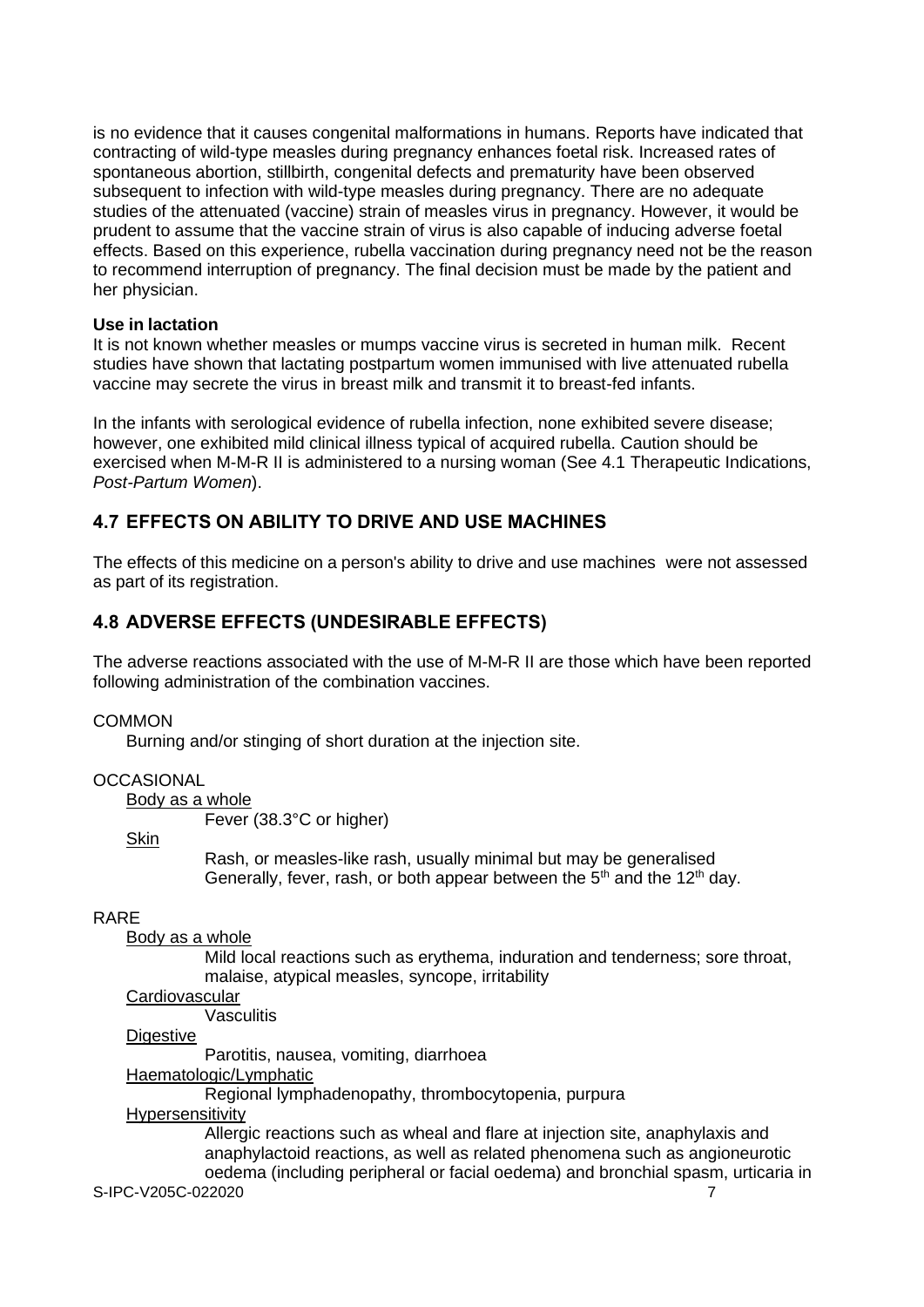individuals with or without an allergic history

### Musculoskeletal

Arthralgia and/or arthritis (usually transient and rarely chronic [see below]), myalgia

### Nervous/Psychiatric

Febrile convulsions in children, afebrile convulsions or seizures, headache, dizziness, paresthesia, polyneuritis, polyneuropathy, Guillain-Barre syndrome, ataxia, acute disseminated encephalomyelitis (ADEM), transverse myelitis, aseptic meningitis (see below), measles inclusion body encephalitis (MIBE) (See 4.3 Contraindications), encephalitis/encephalopathy (see below).

### **Respiratory System**

Pneumonia, pneumonitis (see 4.3 Contraindications), cough, rhinitis

#### Skin

Erythema multiforme, Stevens-Johnson syndrome, Henoch-Schőnlein purpura, Acute Haemorragic Oedema of Infancy, vesiculation at injection site, swelling, pruritus

#### Special senses

Forms of optic neuritis, including retrobulbar neuritis, papillitis, and retinitis; ocular palsies, otitis media, nerve deafness, conjunctivitis

### **Urogenital**

Epididymitis, orchitis

### **Other**

Death from various, and in some cases unknown, causes has been reported rarely following vaccination with measles, mumps and rubella vaccines; however, a causal relationship has not been established in healthy individuals (see 4.3 Contraindications). No deaths or permanent sequelae were reported in a published post-marketing surveillance study in Finland involving 1.5 million children and adults who were vaccinated with M-M-R II during 1982 to 1993.

## Children who received M-M-R II intramuscularly

In a clinical trial of 752 children aged 12-19 months who received M-M-R II, either intramuscularly or subcutaneously. The general safety profile of either administration routes were comparable, although injection-site reactions were less frequent in the IM group (15.8%) compared with the SC group (25.8%).

### Arthralgia and/or arthritis

Arthralgia and/or arthritis (usually transient and rarely chronic), and polyneuritis are features of injection with wild-type rubella and vary in frequency and severity with age and sex, being greatest in adult females and least in prepubertal children.

Chronic arthritis has been associated with wild-type rubella infection and has been related to persistent virus and/or viral antigen isolated from body tissues. Only rarely have vaccine recipients developed chronic joint symptoms.

Following vaccination in children, reactions in joints are uncommon and generally of brief duration. In women, incidence rates for arthritis and arthralgia are generally higher than those seen in children (children: 0-3%; women: 12-20%), and the reactions tend to be more marked and of longer duration. Symptoms may persist for a matter of months or, on rare occasions, for years. In adolescent girls, the reactions appear to be intermediate in incidence between those seen in children and in adult women. Even in older women (35-45 years), these reactions are generally well tolerated and rarely interfere with normal activities.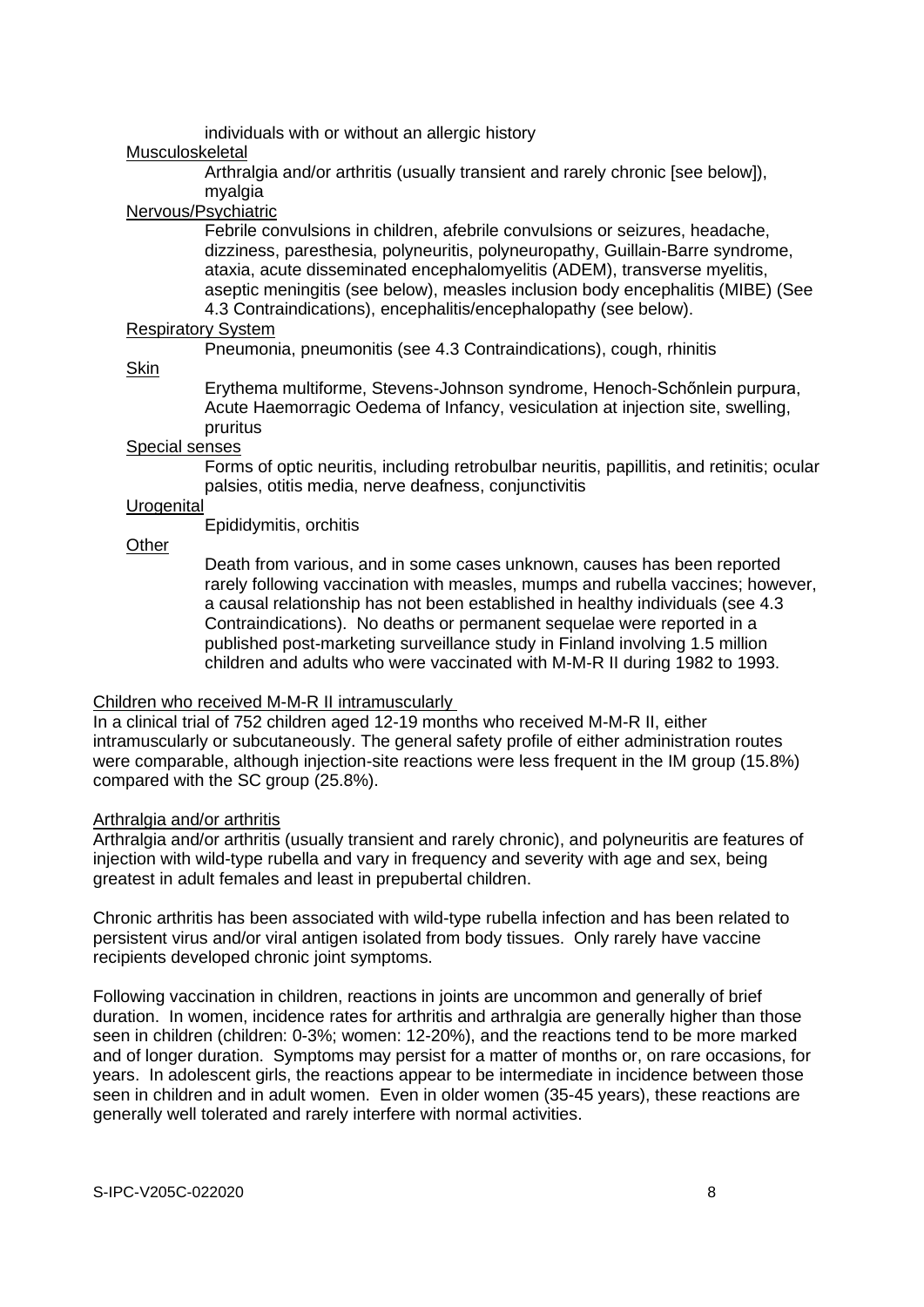## Subacute Sclerosing Panencephalitis (SSPE)

There have been reports of subacute sclerosing panencephalitis (SSPE) in children who did not have a history of wild-type measles but did receive measles vaccine. Some of these cases may have resulted from unrecognised measles in the first year of life or possibly from the measles vaccination. Based on estimated measles vaccine distribution in the U.S.A., the Centre for Disease Control have estimated that the association of SSPE cases to measles vaccination is about one case per million vaccine doses distributed. This is far less than the association with wild-type measles, 6-22 cases of SSPE per million cases of measles in the U.S.A. The results of a retrospective case-controlled study conducted by the Centre for Disease Control suggest that the overall effect of measles vaccine appears to be to protect against SSPE by preventing measles with its inherent high risk of SSPE.

### Aseptic meningitis

Cases of aseptic meningitis have been reported following measles, mumps, and rubella vaccination. Although a causal relationship between the Urabe strain of mumps vaccine and aseptic meningitis has been shown, there is no evidence to link Jeryl Lynn mumps vaccine to aseptic meningitis.

## Encephalitis/encephalopathy

Encephalitis/encephalopathy have been reported approximately once for every 3 million doses of the measles, mumps, and rubella vaccine manufactured by MSD. Since 1978, post-marketing surveillance indicates that serious adverse events such as encephalitis and encephalopathy continue to be rarely reported. The risk of such serious neurological disorders following live measles virus vaccine administration remains far less than that for encephalitis and encephalopathy with wild type measles (one per one thousand reported cases).

In severely immunocompromised individuals inadvertently vaccinated with measles-containing vaccine, measles inclusion body encephalitis, pneumonitis, and fatal outcome as a direct consequence of disseminated measles vaccine virus infection have been reported (see 4.3 Contraindications); disseminated mumps and rubella vaccine virus infection have also been reported.

The Centre for Disease Control has pointed out that a certain number of cases of encephalitis may be expected to occur in a large childhood population in a defined period of time even when no vaccines are administered. However, CNS adverse reactions, such as encephalitis and encephalopathy occurring within 30 days after vaccination, have been associated with measles vaccine approximately once every million doses. The risk of such serious neurological disorders following live measles virus vaccine administration is believed to be far less than that for encephalitis and encephalopathy with wild-type measles (one per two thousand reported cases).

### **Panniculitis**

Panniculitis has been reported rarely following administration of measles vaccine.

Forms of optic neuritis, including retrobulbar neuritis, papillitis and retinitis, may infrequently follow viral infections, and have been reported to occur 1 to 3 weeks following inoculation with some live virus vaccines; otitis media and conjunctivitis.

Infrequently, reactions comprising choking or cough, vomiting, respiratory difficulty and cyanosis have been reported within 30 minutes of vaccination. These reactions generally pass off without any treatment. However, appropriate equipment, medicines and personnel to manage the acute reaction should be readily available (see 4.4 Special Warnings and Precautions for Use).

Clinical experience with live attenuated measles, mumps, and rubella virus vaccines given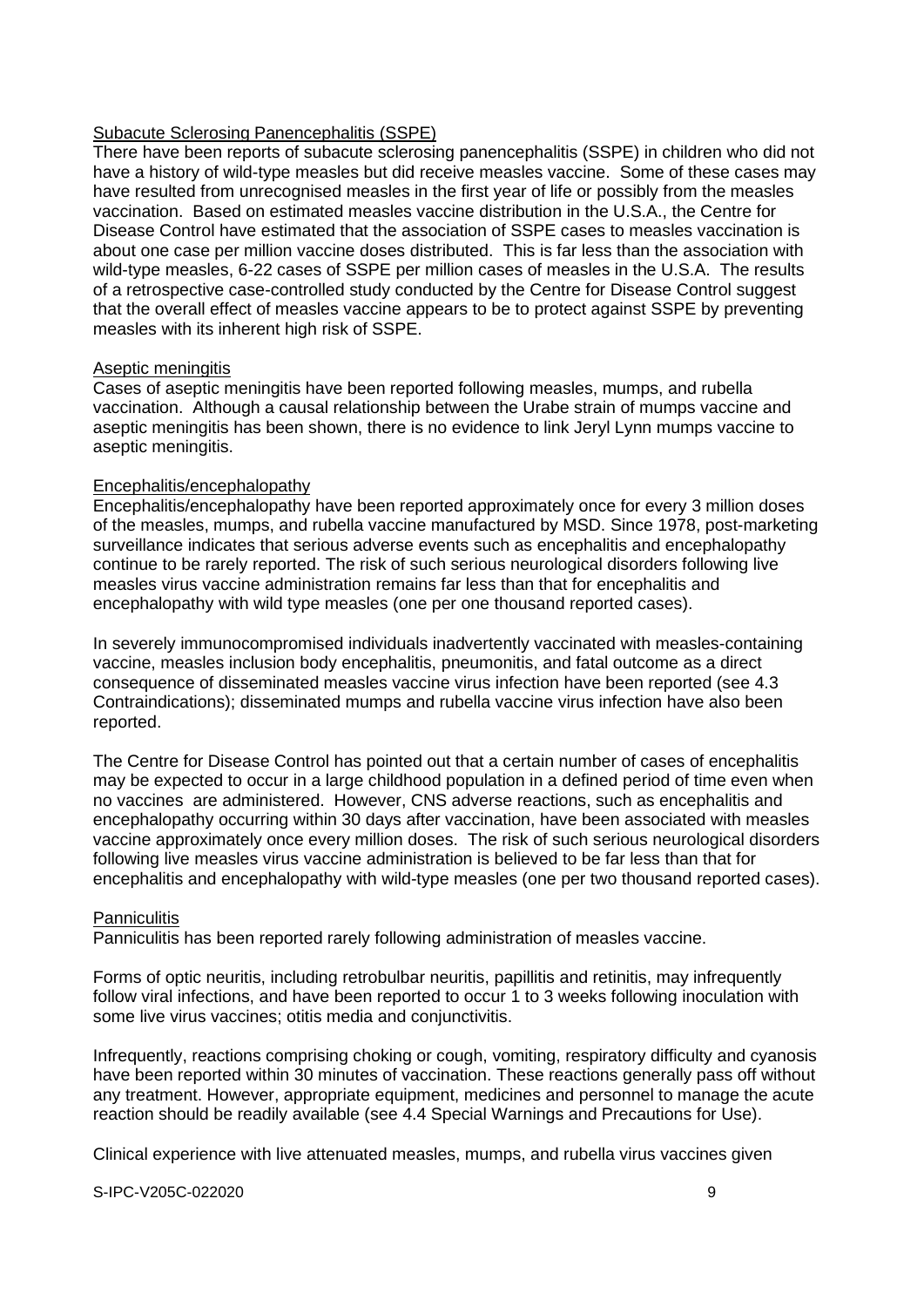individually indicates that encephalitis and other nervous system reactions have occurred very rarely. These might occur also with M-M-R II.

There have been isolated reports of ocular palsies and Guillain-Barre syndrome occurring after immunisation with vaccines containing live attenuated measles virus. The ocular palsies have occurred approximately 3-24 days following vaccination. No definite causal relationship has been established between either of these events and vaccination. Isolated reports of polyneuropathy including Guillain - Barre syndrome have also been reported after immunisation with rubella containing vaccines. Measles inclusion body encephalitis (MIBE) has occurred (see 4.3 Contraindications).

### **Reporting suspected adverse effects**

Reporting suspected adverse reactions after registration of the medicinal product is important. It allows continued monitoring of the benefit-risk balance of the medicinal product. Healthcare professionals are asked to report any suspected adverse reactions at [www.tga.gov.au/reporting](http://www.tga.gov.au/reporting-problems)[problems.](http://www.tga.gov.au/reporting-problems)

## **4.9 OVERDOSE**

Overdose has been reported rarely and was not associated with any serious adverse events.

For information on the management of overdose, contact the Poison Information Centre on 131126 (Australia).

## **5 PHARMACOLOGICAL PROPERTIES**

## **5.1 PHARMACODYNAMIC PROPERTIES**

### **Mechanism of action**

See Section 5.1 Pharmacodynamics Properties, Clinical trials

### **Clinical trials**

Clinical studies of 284 triple seronegative children, 11 months to 7 years of age, demonstrated that M-M-R II is immunogenic in a high proportion of cases and generally well tolerated. In these studies, a single injection of the vaccine induced measles haemagglutination inhibition (HI) antibodies in 95 percent, mumps neutralising antibodies in 96 percent and rubella HI antibodies in 99 percent of susceptible persons. However, a small percentage (1-5%) of vaccinees may fail to seroconvert after the primary dose.

The RA 27/3 rubella strain in M-M-R II elicits higher immediate post-vaccination HI, complement-fixing and neutralising antibody levels than other strains of rubella vaccine and has been shown to induce a broader profile of circulating antibodies including anti-theta and anti-iota precipitating antibodies. The RA 27/3 rubella strain immunologically simulates natural infection more closely than other rubella vaccine viruses. The increased levels and broader profile of antibodies produced by RA 27/3 strain rubella virus vaccine appear to correlate with greater resistance to subclinical reinfection with the wild-type virus.

Vaccine induced antibody levels following administration of M-M-R II have been shown to persist for at least two years without substantial decline. However, continued surveillance will be required to establish the long-term persistence of antibodies following vaccination with M-M-R II.

A comparative study in 752 subjects aged 12 to 19 months who received M-M-R II either by intramuscular route or subcutaneous route demonstrated a similar immunogenicity profile between both administration routes.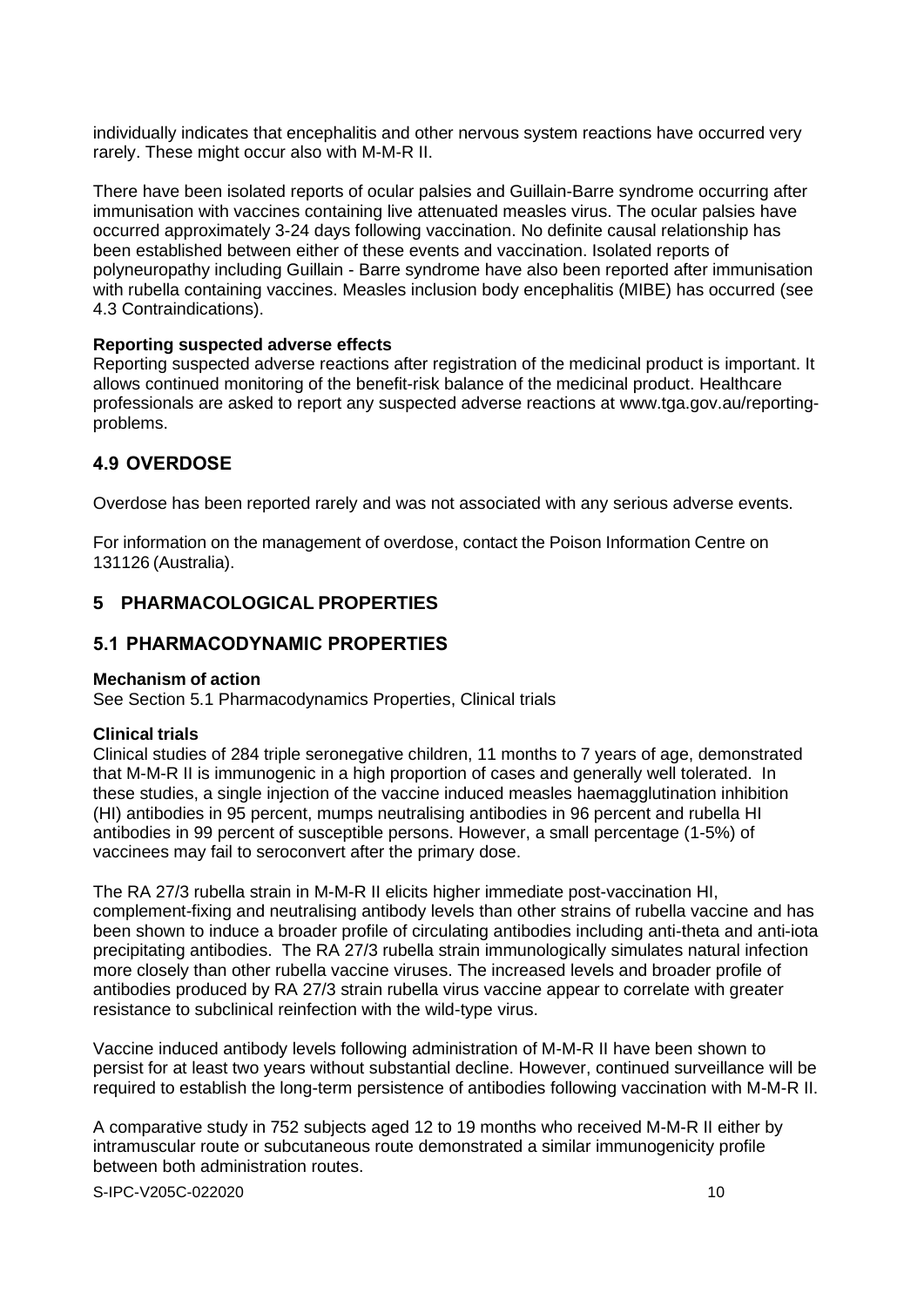# **5.2 PHARMACOKINETIC PROPERTIES**

**Absorption** Not applicable

**Distribution** Not applicable

**Metabolism** Not applicable

**Excretion** Not applicable

# **5.3 PRECLINICALSAFETY DATA**

**Genotoxicity** No data available

**Carcinogenicity** No data available

# **6 PHARMACEUTICAL PARTICULARS**

# **6.1 LIST OF EXCIPIENTS**

sorbitol monobasic sodium phosphate dibasic potassium phosphate dibasic sodium phosphate monobasic potassium phosphate hydrolysed porcine gelatin phenolsulfonphthalein sodium bicarbonate sucrose neomycin monosodium glutamate monohydrate

# **6.2 INCOMPATIBILITIES**

Not applicable. Please refer to INTERACTIONS WITH OTHER MEDICINES AND OTHER FORMS OF INTERACTIONS for further information.

# **6.3 SHELF LIFE**

The expiry date can be found on the packaging. In Australia, information on the shelf life can be found on the public summary of the Australian Register of Therapeutic Goods (ARTG).

# **6.4 SPECIAL PRECAUTIONS FOR STORAGE**

Before reconstitution, store the vial of lyophilised vaccine at  $2-8^{\circ}$ C or colder. The diluent may be stored in the refrigerator with the lyophilised vaccine or separately at room temperature. **Do not freeze the diluent.**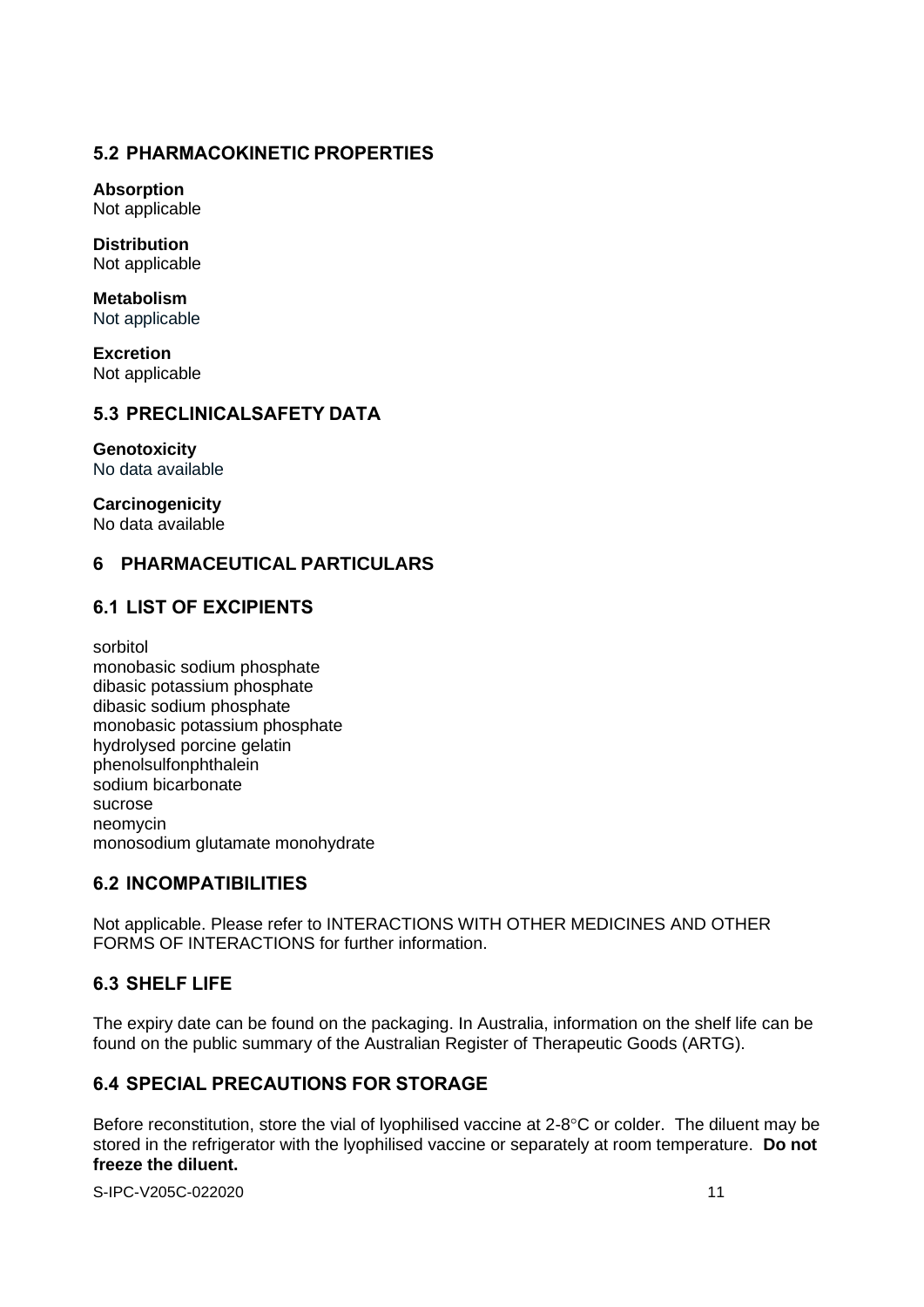To reduce microbiological hazard, it is recommended the vaccine be used as soon as possible after reconstitution. If storage of reconstituted vaccine is necessary, store in a dark place at  $2^{\circ}$ C-8 $^{\circ}$ C and discard if not used within 8 hours.

The vaccine must be maintained at a temperature of  $2-8\degree C$  during shipment, to ensure that there is no loss of potency. Freezing during shipment will not affect potency of the vaccine.

Protect the vaccine from light at all times, since such exposure may inactivate the viruses.

# **6.5 NATURE AND CONTENTS OF CONTAINER**

M-M-R II is supplied as:

(1) a combination pack of a single-dose vial of lyophilised vaccine and a diluent-containing syringe.

(2) a box of ten combination packs of single-dose vials of lyophilised vaccine with diluentcontaining syringes.

(3) a single-dose vial of lyophilised vaccine and a vial of diluent.

(4) a box of five combination packs of single-dose vials of lyophilized vaccine with diluentcontaining vials.

(5) a box of ten combination packs of single-dose vials of lyophilised vaccine with diluentcontaining vials.

(6) a single-dose vial of lyophilised vaccine, with diluent supplied separately.

(7) a box of ten single-dose vial of lyophilized vaccine, with diluent supplied separately.

Combination pack containing lyophilised vaccine and diluent together should be stored at 2-8°C.

*Not all presentations and pack sizes may be marketed.*

# **6.6 SPECIAL PRECAUTIONS FOR DISPOSAL**

In Australia, any unused medicine or waste material should be disposed of by taking to your local pharmacy.

## **6.7 PHYSICOCHEMICAL PROPERTIES**

**Chemical structure** Not applicable

**CAS number** Not applicable

# **7 MEDICINE SCHEDULE (POISONS STANDARD)**

Prescription Only Medicine S4